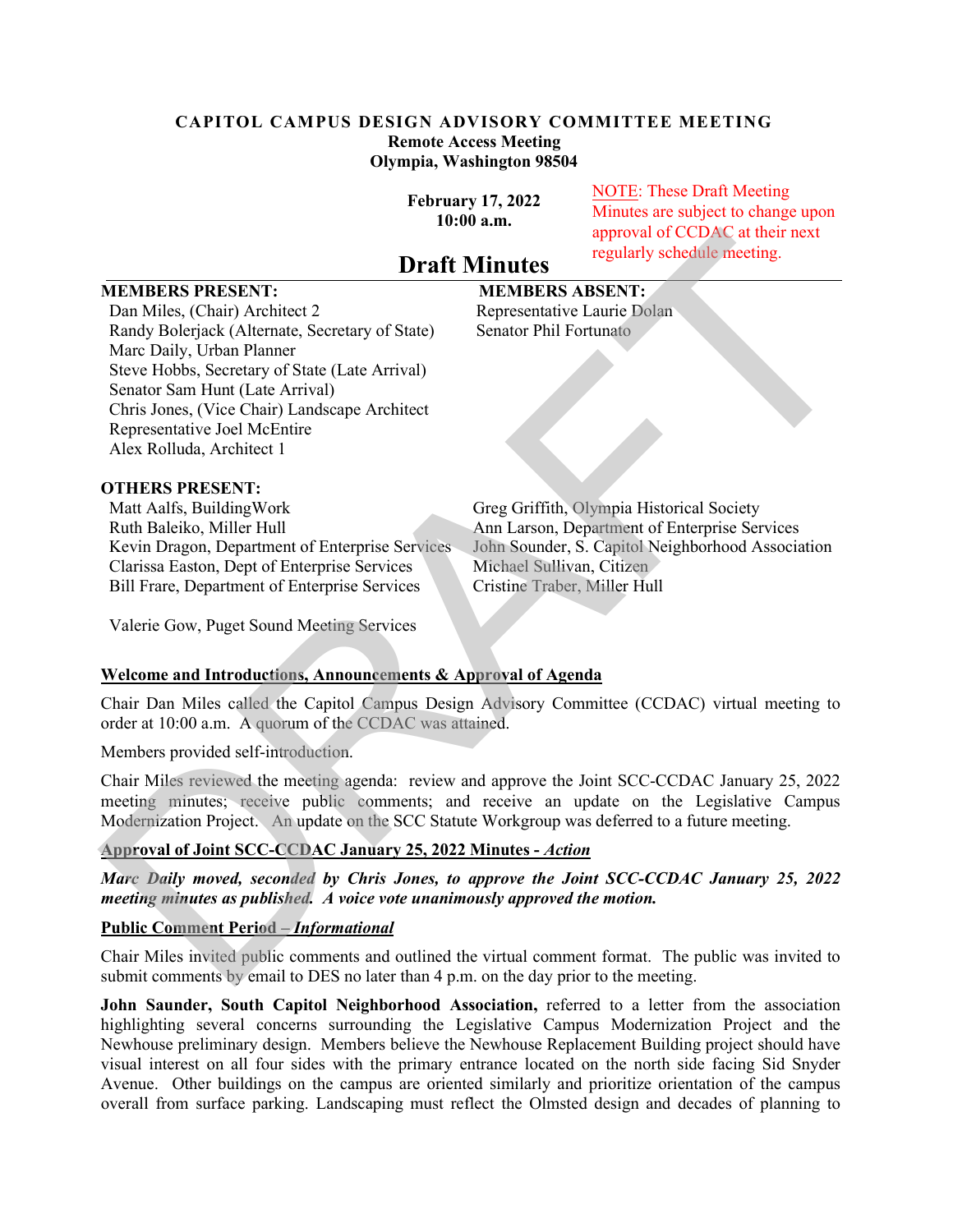include the Capitol Campus Master Plan. The current design calls for landscaping to be essentially asphalt as the entire site is dedicated to surface parking and it is not consistent with the Capitol Campus Master Plan or the Olmsted vision. The request is to investigate alternatives for a landscape plan. Additionally, a comprehensive review of campus access issues including parking and transportation both during the legislative session and after sessions should be pursued. A proposed budget proviso is under consideration by the Legislature that would implement comprehensive planning. Mr. Saunder asked for the committee's consideration of the three issues during its discussion and thanked the committee for the opportunity to provide input.

**Michael Sullivan** said his studio served as the architectural conservator for Capitol Campus for 15 years prior to and following the Nisqually Earthquake. He continues to follow maintenance, restoration, and additions to the campus. He appreciates how the Newhouse design process is in its infancy; however, it appears there is a basic question as to whether the front of the building is similar to the neoclassical formality of the historic capitol group or whether to change direction. The proviso dictates following basic neoclassical design of the new building as it would serve as a larger presence on the campus. He believes the appropriate façade and formal entry of the building should be facing north as it joins the other historic buildings on the campus. The building will be important on one of the most beautiful capitol campuses in the entire country. He thanked CCDAC members for their work and efforts.

**Greg Griffith, Olympia Historical Society & Bigelow House Museum,** reiterated several points conveyed previously by the Society. The Society is appreciative of the opportunity to provide comments as the state moves forward with the projects. The Society is similarly divided with planning for the rehabilitation of the Pritchard Building with a new addition and is interested in preserving the Prichard Building and rehabilitating it appropriately. The Society plans to follow the design process. Although, the Society acknowledges and regrets the replacement of the Newhouse Building on Opportunity Site 6, the Society also supports the stated goals of the replacement project as being compatible with the character of the Capitol Campus Historic District. With respect to references of compatibility with the American neoclassical style, he is unsure as to whether there is a clear understanding of that style other than referencing the Secretary of Interior Standards for Rehabilitation as the guide for the design process. Standard 9 states, "New additions, exterior alterations, or related new construction shall not destroy historic materials that characterize the property. The new work shall be differentiated from the old and shall be compatible with the massing, size, scale, and architectural features to protect the historic integrity of the property and its environment." In this case, the property would be within the Capitol Campus Historic District as well as the adjacent South Capitol Neighborhood Historic District. The standard serves as good guidance for the committee, DES, and designers to be aware of as they move forward on design. Additionally, the Society reiterates its support for not demolishing the two press houses and encourages all efforts to relocate the houses for rehabilitation elsewhere while acknowledging that the removal will necessitate mitigation for the loss of the two contributing features to the Capitol Campus Historic District. Both the Ayer and Carlyon Houses merit every effort to preserve, move elsewhere, or preserve and recycle or rehabilitate elsewhere. The existing location is tied to both structures' historic context and architectural significance. Mr. Griffith thanked the committee for the opportunity to speak as he looks forward to further engagement with the committees moving forward. by the I equidarne that would implement comprehensive planning. Mr. Sannder asked for the committee is one of the three issues during the discussion and thanked the committee of proper mixing the system and the second and

Project Manager Dragon advised that DES received a letter from the South Capitol Neighborhood Association by the 4 p.m. deadline. The letter was copied to CCDAC members.

# **Legislative Campus Modernization Project Update** *- Informational*

Chair Miles invited DES staff and the consulting team to provide an update on the status of the Legislative Campus Modernization (LCM) project.

Project Director Clarissa Easton acknowledged the comments of Mr. Sullivan, Mr. Saunder, and Mr. Griffith, and the letter from the South Capitol Neighborhood Association.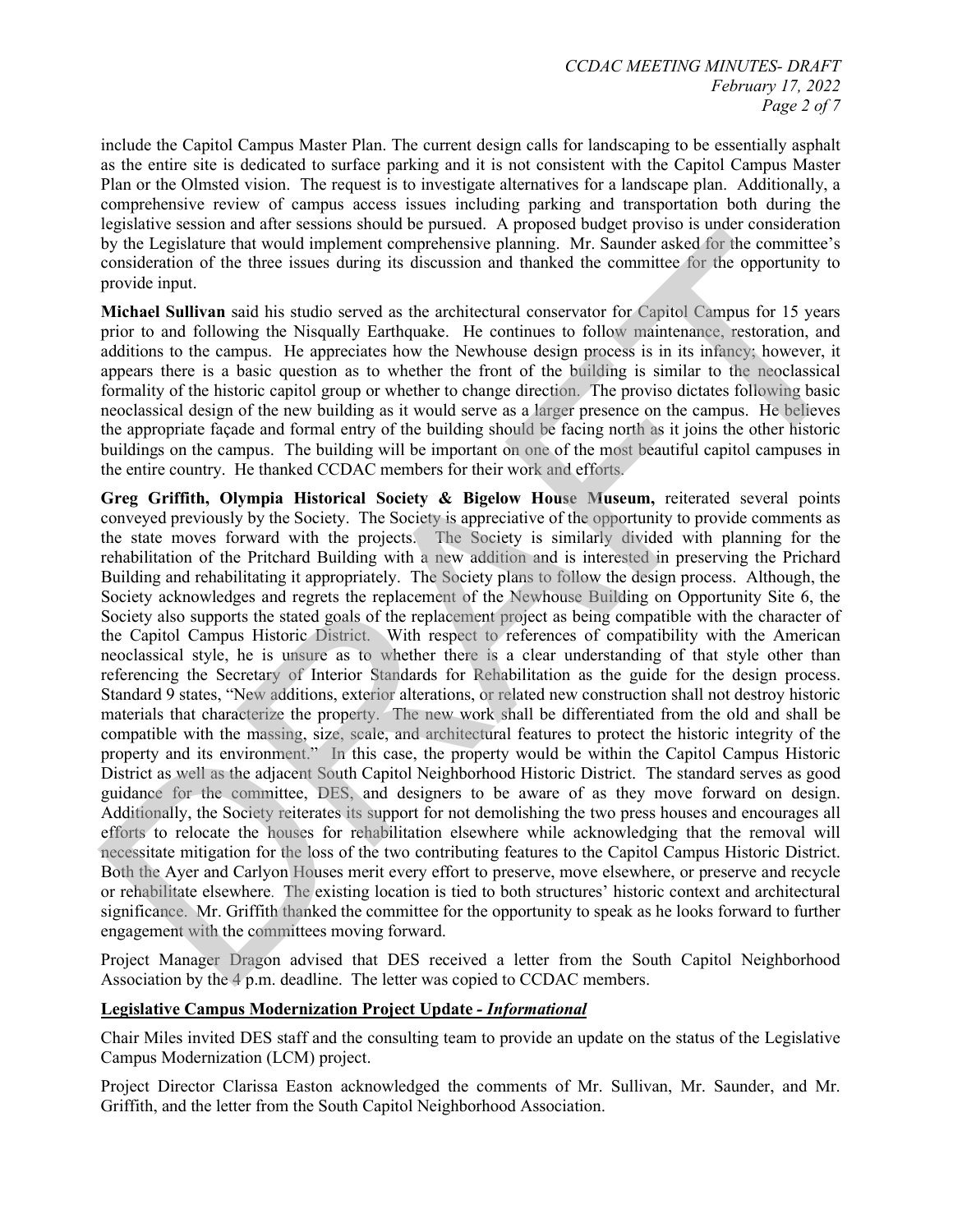Project Director Easton reported the update would cover recent progress, the Pritchard Validation Study scheduled for completion later in the month, and an update on the Newhouse Building Replacement project. DES submitted a building permit application for the temporary building (LCM modular building) located at the southeast corner of the Executive Residence parking lot. Hoffman Construction is serving as the GC/CM for the project as the schedule is on a critical path to shift occupants from the Newhouse Building to the temporary facility so construction can begin on the Newhouse site. Cost estimates on the temporary building are pending and will be shared with the committee when completed. Efforts are ongoing on the LCM non-project SEPA with several drafts completed and under review by internal stakeholders. The team is conducting monthly stakeholders meetings with a meeting with the public scheduled on the Newhouse Building Replacement project next week via zoom.

Project Director Easton conveyed appreciation to Mithun, the Peer Review Panel, Project Executive Team, CCDAC, and the State Capitol Committee for supporting the efforts as all options were explored for rehabilitating and expanding the Pritchard Building. Mithun and its team are working on the cost estimates and documentation for the validation report. The proviso requires SCC approval of the validation study by March 31, 2022. The validation study has received positive comments on the preferred alternative to expand the building. DES is establishing the selection process for the design team for the project.

Matt Aalfs, BuildingWork, reviewed the goals developed for historic preservation at the beginning of the study. The preferred alternative meets all goals and the team received support and consensus from the Department of Archeology and Historic Preservation and other stakeholders on the preferred alternative.

Ruth Baleiko, Partner, Miller Hull, updated the committee on the Newhouse Building Replacement project schematics. The team worked with the goals as outlined for the project in terms of design principles and the way the building will contribute long-term to the legacy architecture on the campus. She described several diagrams outlining how the building fits within the campus holistically in terms of where buildings meet streets, building entrances, how entries are identified, landscape architecture, and massing of buildings. Building on the temperay facility so contents on a hogein on the Newhouse time. Constantinuous contents and the temperature in the Newhorted contents of the studies of the studies of the State contents and the Constant of

Mr. Aalfs said the team recognizes the removal of the three buildings on the site requires a mitigation plant compatible with the Capitol Campus Master Plan, the original plan by Wilder and White and the landscape plan by the Olmsted brothers. The architectural character should be compatible with America neoclassical design. The design team recognizes the need to meet the goals while also creating a contemporary building that meets high quality standards.

Ms. Baleiko noted that most of the buildings have a symmetrical axial entry that lends consistency across the campus. American neoclassical is a style that has evolved over time and is defined by principles, such as scale and proportion, symmetry, recognizable depth and relief on the building's façade, milder colors, historically simple forms, as well as care in terms of the proportion of areas of windows and solid walls. Large expanses of windows or solid walls are not generally a supported design element which calls for attention to the repetition symmetry and proportion.

Ms. Baleiko identified existing buildings on campus. Over the course of the short period, the campus reflects consistencies in the American neoclassical design with all buildings reflective of having a base, a shaft, and a capital (top) of different proportions and expression, while maintaining consistency between the buildings.

Mr. Aalfs added that the team has undertaken efforts to preserve the Pritchard Building in part because of its significance as a modern interpretation of the 1950s era American neoclassical style while also compatible with the Wilder and White and Olmsted Master Plans.

Ms. Baleiko reported the building placement on Opportunity 6 has been identified along with where the areas of entry should be located. Each entry sets up a slightly different architectural response. She displayed an image identifying an entry on the north side, an image reflecting the entry in the middle of the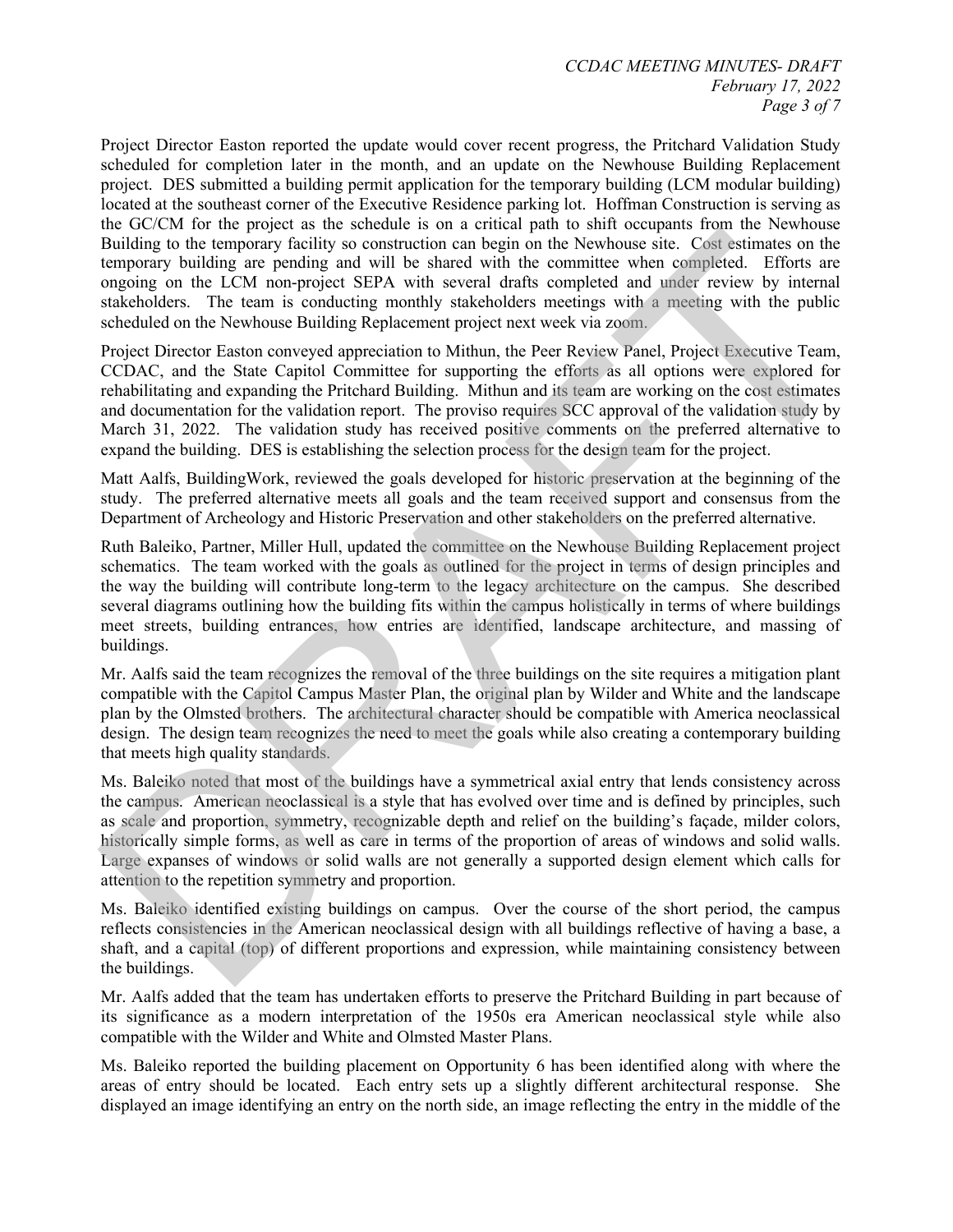west façade, and an image depicting the entry on the northwest corner of the building. In keeping with some of the research on the campus and with the neoclassical period, a symmetrical axial entry is a consistent feature.

Project Director Easton pointed out that the images at this point are only conceptual boxes and are not reflective of any final design. Ms. Baleiko noted that when architects begin design efforts, the starting point is based on existing conditions. The images reflect only a diagram of the building as a base to begin applying the neoclassical design principles to the base, the shaft, and the capital based on knowledge of existing buildings on campus. The building height is defined as a neighboring height to the Cherberg Building. The building footprint has been defined. The team then begins exploring where structural grids can begin to inform repetition, modular, and proportion with the exterior of the building diagramed to consider ways of identifying areas of windows and solid materials. Those stages of design have not been started. The illustrations are used to assist the team in identifying the preferred entry to the building, as it drives subsequent design features of the building. relative of any final design. Ms. Baleiko noted that when arehitects hogin design efforts, the starting<br>reputities based on existing conditions. The images reflect only a diagram of the building as a base to begin<br>applying

Ms. Baleiko displayed a study model of the building reflecting how a center entry on the north facing the Great Lawn could work for entry into the building from Sid Snyder Avenue and consistency with other buildings on the campus. The grade is manageable in terms of accessibility by pedestrians. The base of the building includes a portico. Another image places the building in context with other surrounding buildings and some existing trees, which are deemed as significant and worth preserving to the extent possible.

The floor plan meets the criteria included in the predesign for spaces and parity of office spaces. An entry from Sid Snyder includes a central area with elevators and circulation space. The west entry into the building is close to an existing Douglas fir tree deemed as a significant tree. Ms. Baleiko displayed a 3D illustration depicting a centered west entry to the building. An entry on the left bay of the building would retain some of the functions of the lobby and the waiting area in the northwest corner while presenting some challenges for expressing some of the core principles of neoclassical design relying on symmetry, central entries, and street frontage.

Ms. Baleiko displayed a comparison illustration of the three entry areas, which is fundamental in the layout of the first floor. It is important to ensure consensus on where the entry is located moving forward through design.

Director Easton thanked Ms. Baleiko for reviewing the schematic designs and Mr. Aalfs for his insights on the historical importance of Capitol Campus.

Secretary Hobbs thanked the team for clarifying how the illustrations are simply placeholders as he has received some complaints. He plans to share information with community members about the intent of the illustrations to identify the location and placement of the building.

Alex Rolluda asked whether a site plan was available of the different plazas and walkways reflecting how buildings interrelate as pedestrians travel between buildings and how entries from the north, west, or northwest corner might be affected by pedestrian traffic. Ms. Baleiko replied that in previous presentations, a larger campus plan tracking the pedestrian network of pathways between the buildings was included. The current image depicts all building entries with the Legislative Building surrounded by other buildings with central entry points showing how pedestrian traffic flows between the buildings. However, a number of back door entryways within the different buildings are available for individuals who are more familiar with the campus. Mr. Rolluda noted that entryways of the Pritchard, O'Brien, and Cherberg Buildings are located to accommodate pedestrian traffic and not all are facing north. His preference is a north entry for the new building as it would be more reflective of the neoclassical character.

Marc Daily asked whether the Newhouse Building Replacement project would result in more, less, or a similar level of parking spaces on campus. Director Easton replied that she believes the proviso required a loss of no more than 60 parking spaces. Based on the tentative preferred alternative for the Pritchard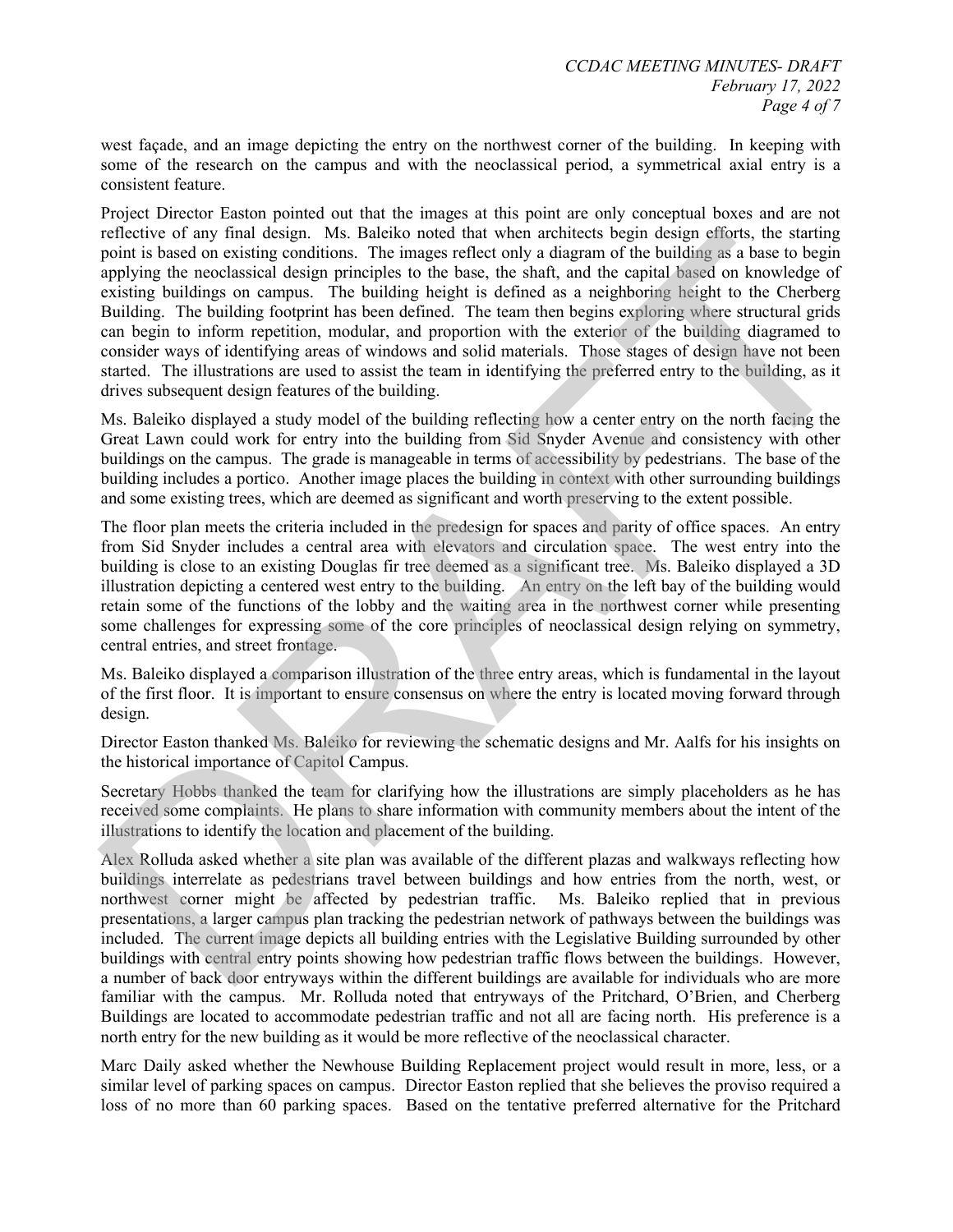Building and for full transparency, the loss of parking would likely entail a loss of more than 60 spaces. Staff continues to work on data and metrics associated with parking for both the Newhouse and Pritchard projects as project designs advance from preliminary schematics. Mr. Daily thanked Project Director Easton for the information, as he did not recall the proviso language, which speaks to his question.

Secretary Dobbs added that many legislators who work in the Newhouse Building would be very upset if the parking behind the building was eliminated.

Chair Miles cited a chat note offered by Mr. Rolluda about the benefits for the committee to receive a site plan of the proposed Newhouse replacement in relation to the preferred option for the Pritchard Building.

Chair Miles added that the illustration provided during the review helped to create and describe the visual axes that are so important on campus. However, it would also be important for the committee to receive a diagram that speaks to the hierarchy of vehicular and pedestrian traffic to assist the committee in analyzing and understanding how it impacts the final choice of building entry. Although the 3D diagram was helpful, it appears that much of the traffic to the building would be coming from the west, which is why a western entrance was included as an option to study. As Mr. Rolluda alluded, the formal principles of American neoclassical architecture support a north entrance approach.

Chris Traber referred to the north option illustration. She pointed to the legislative entry, which is highlighted on the west side of the building. The ceremonial entry is on the north side of the building with an entry on the west to accommodate pedestrian traffic.

Project Director Eaton noted that Ms. Traber serves as the Project Manager at Miller Hull and is working on the replacement design daily. Additionally, the team discussed the entry location with internal stakeholders and ways a side entry option could shift to the south. However, the function across the south base of the building would serve the legislative support services production and design function. That function would migrate from its current location off Washington Street to the new building and it offers another challenge in defining the building's entry points. She pointed out the axis along the east-west from the eastside of the building and potential parking on Opportunity Site 6 to the entry on the west closer to the Cherberg and Legislative Buildings.

Chair Miles referred to the conceptual structural column grid and asked the team to describe the process because structure often tends to create expectations in building design. Ms. Baleiko said the four-story building serves as an office building and would consist of a steel and wood structural system. The column grid is reflected in the schematic designs. Chair Miles noted that the programming of the building often determines span requirements and that the structural grid is used to organize individual spaces within the building. Ms. Baleiko advised that because the building has a specific height limit, the intent is to include four floors of program space. The team is seeking a system that can accommodate a depth that enables good floor to floor heights. The team is exploring the use of mass timber, a great Pacific Northwest economic resource benefitting indoor spaces. Secretary Dobbs added that many legislators who work in the Newhouse Building would be very upset if<br>Secretary Dobbs added that many legislators who work in the Newhouse Building would be very upset if<br>Chair Miles circle a

Senator Hunt inquired about the displacement of current parking and the future accommodation of parking in the parking lot housing the modular building. Project Director Easton explained that the temporary loss would total approximately 50 to 60 parking spaces. The team continues to work on parking issues as the parking assignments would be reassigned to a different location. Paul Campos is working on a solution for reassigned parking with many parking options explored when the modular is constructed on the parking lot. Ann Larson pointed out that an internal group recently met to include the parking team and the team responsible for construction of the modular to review existing parking needs to reshuffle assigned and zone parking. The group plans to prepare a parking plan with the parking office staff meeting with tenants in the next several weeks to engage in preliminary parking discussions about parking impacts.

Senator Hunt said the proposal from an aerial perspective offers a stark view of parking primarily because of the lack of any landscaping and vegetation. Implementation of a landscaping plan would soften the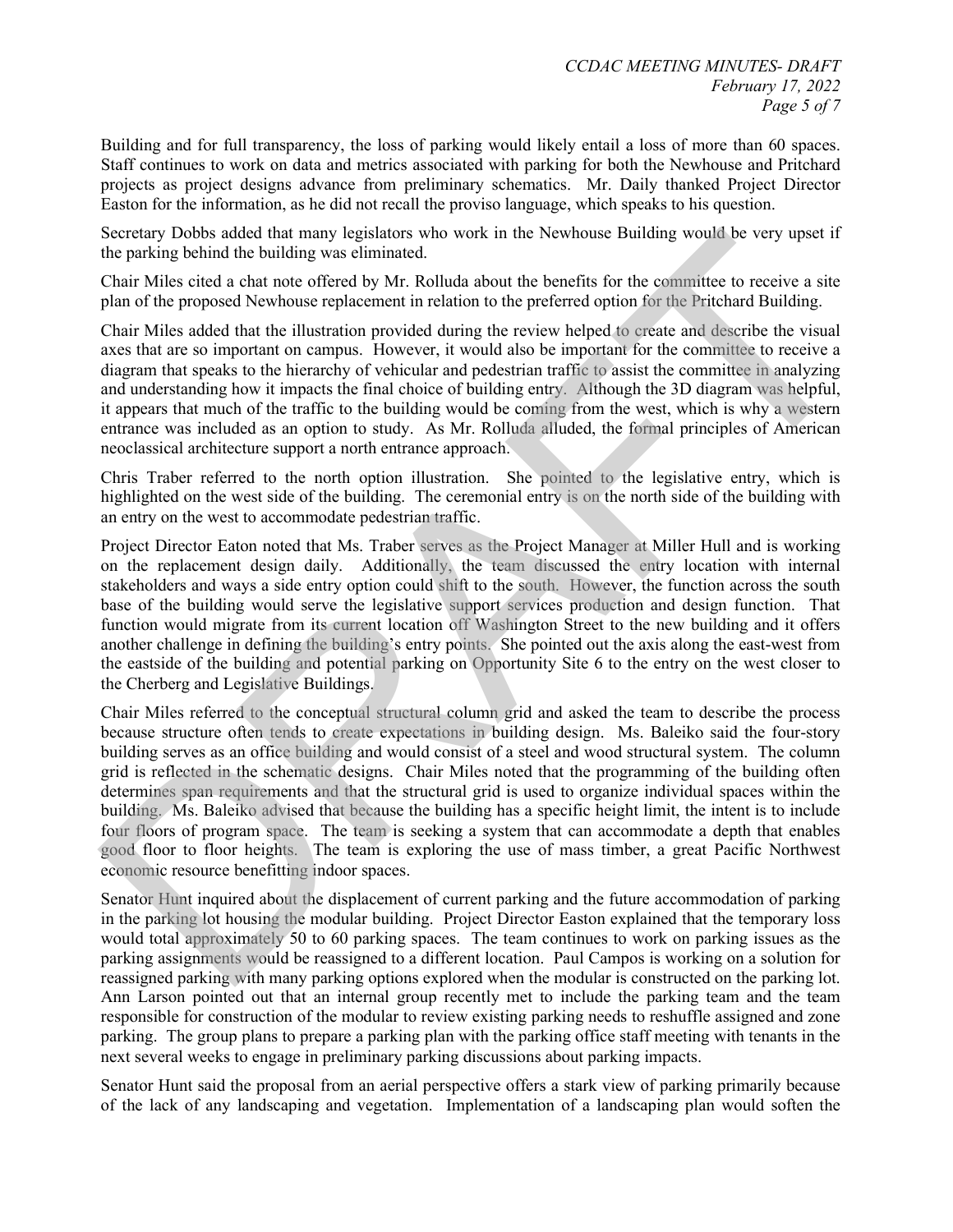appearance of parking. Project Director Easton agreed the aerial illustration speaks to the starkness of parking areas, which speaks to the need to focus on improving the renderings by highlighting heavy plantings, ground cover, and small ornamental trees and replacement conifers as part of the landscape transition between the two historic districts. The next set of graphics will reflect those plans.

Chris Jones agreed that the graphics provides some disconnect between the actual elevations of the building and plan views. Ms. Baleiko explained that the plan incorporates stairs and ramps. The illustrations were cropped and those details are not easy to recognize. Ramps are included on both sides of the ceremonial entry walk and ramping and stairs are included at the northwest corner. Mr. Jones asked whether the team has considered any strategy to lower the building because of elevational accessibility challenges to afford a better connection on the north and west sides of the building without resorting to the use of ramps. Ms. Traber advised that the finished elevation on the ground floor is 129 feet while the street level is 126.5 feet resulting in a 3.5-foot delta between the Sid Snyder sidewalk and the front entry. There are several reasons for maintaining the elevation as it is lower than the existing building. The new building elevation will be lowered by several feet. Additionally, all elevation issues require further study. The team is working through accessibility issues as there is quite a bit of delta between the streets and the platform containing the press houses and the Newhouse Building. Chris Jones agreed that the graphies provides some discounted between the actual elevations of the building<br>considerations were considered to the sylon increporates stairs and ranges. The illustrations were cropped and tho

Mr. Jones said he also has similar concerns as voiced by many in terms of the consistency with the neoclassical style and the front door connection. He agreed with the importance of exploring the grades and how the new building connects to the north and west sides, as well as concerns surrounding a sea of parking adjacent to the South Capitol Neighborhood community because it speaks to the difficulty of meeting the intent of the Olmsted Master Plan and the deep multi-level and layered landscape on the south side of the building. When that level of detail is reviewed, the committee likely would be interested in how the team plans to achieve the desired landscaping style.

Mr. Daily requested additional information as to the two structures resembling single-family homes and any issues associated with removing the structures that have not been discussed. Mr. Aalfs explained that the buildings were originally constructed as residential buildings. The building to the north is the Carlyon House and was originally occupied by P.H. Carlyon and his wife, Edna. Mr. Carlyon served as Mayor of Olympia and later as a state legislator. The building to the south is the Ayer Duplex designed by architect Elizabeth Ayer. In recent decades, both buildings were used by members of the press as offices and places of activity on the campus during coverage of state government business. Both buildings are known as the "press houses." The project requires the removal of all three buildings. A mitigation plan will be developed to identify strategies to compensate for the removal of the structures.

Chair Miles asked whether the functions of the houses would be relocated. Mr. Aalfs replied that the functions have been relocated. Project Director Easton added that the first step of the LCM project included working with the tenants in the buildings as well as buildings and grounds staff to achieve renovation of a portion of the Legislative Building to relocate press members. Press members were relocated to the Legislative Building in September 2021.

Mr. Jones inquired as to the any resolution for sourcing Wilkeson sandstone for the Pritchard Building project as the quarry has closed. Mr. Aalfs said the current proposal for the rehabilitation of the Pritchard Building includes a strategy of removing existing sandstone to accommodate the addition of windows and other design features and reinstalling the sandstone. The strategy for the new addition has not been determined in terms of the material for the building. The determination may involve a different product other than sandstone that might be appropriate. Wilkeson sandstone was used on Capitol Campus buildings and although it is beautiful material, sandstone is soft material and creates maintenance challenges over time. The question of the addition cladding will be addressed by the future design team.

Mr. Jones asked about the status of the project in terms of the design phases. Project Director Easton advised that for the Newhouse Building Replacement project, the schematic design package is scheduled